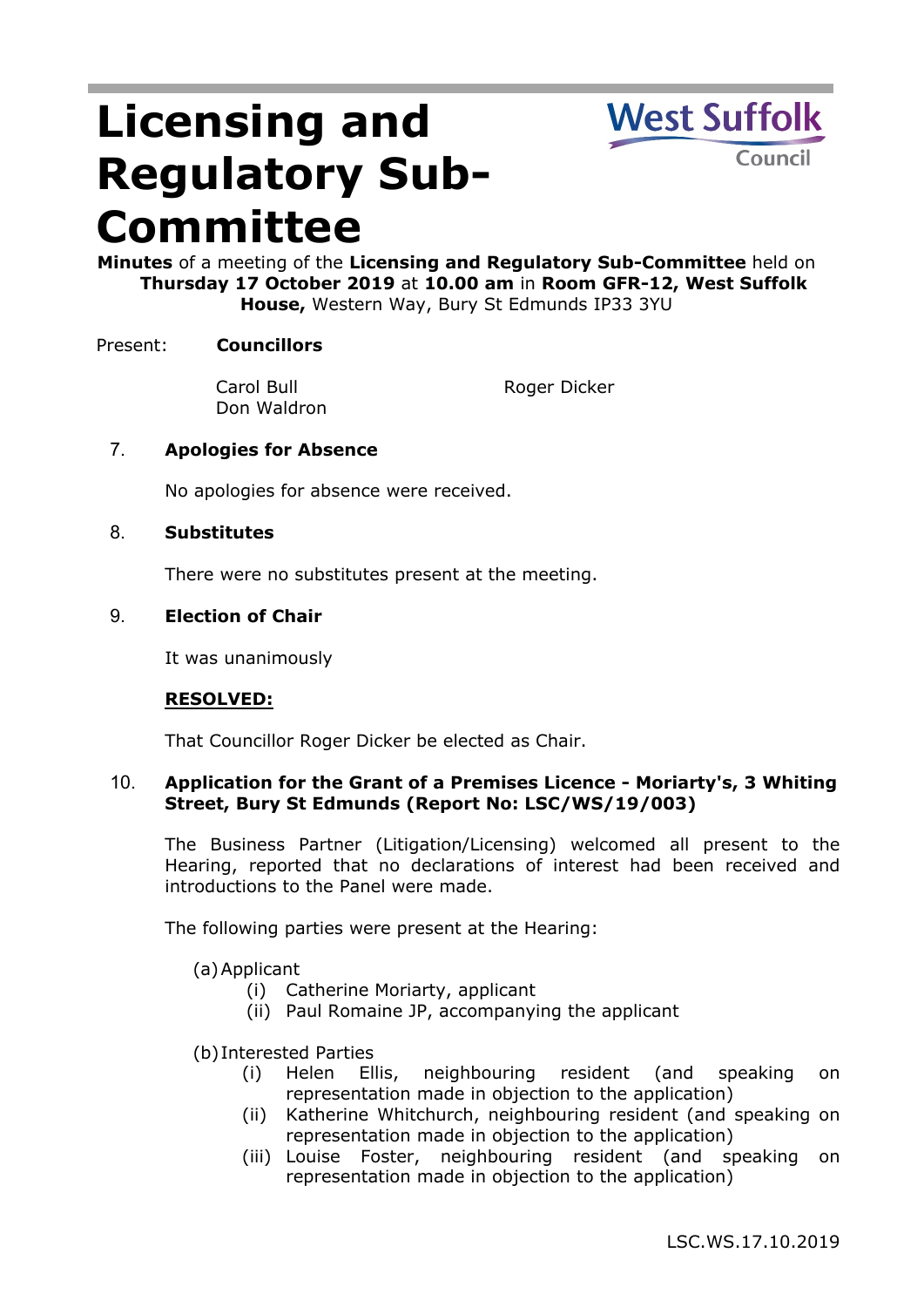- (iv) Bob Tyrrell, local resident (observing)
- (v) Estelle Watson, local resident (observing)
- (vi) Michael Watson, local resident (observing)

The Licensing Officer presented the report which explained that an application had been received for a new premises licence in respect of Moriarty's, 3 Whiting Street, Bury St Edmunds. A copy of the application was attached at Appendix 1 to Report No LSC/WS/19/003 together with plans at Appendix 2.

The Officer advised that the application had been served on all Responsible Authorities. The Council's Public Health and Housing department and Suffolk Constabulary had both requested additional conditions to be added to the Operating Schedule. The applicant had consented to the additional conditions, as set out in Appendix 3.

Seven representations from local residents had been made objecting to the application and these were attached to the report as Appendix 4.

Section 17 of the Crime and Disorder Act 1998 imposed a duty on each local authority to exercise its various functions with due regard to the likely effect of the exercise of those functions on and the need to do all that it reasonably could to prevent crime and disorder in the area.

If the Licensing Authority decided that this application should be refused it would need to show that the grant of the licence would:

- 1. Undermine the promotion of the licensing objectives; and
- 2. That appropriate conditions would be ineffective in preventing the problems involved.

If the Licensing Authority could not show the above, then the application should be granted.

In making their decision, Members were also advised to consider the Licensing Act 2003, the Guidance on the Act and the Council's Statement of Licensing Policy, with particular reference to the adopted Cumulative Impact Assessment within the Council's Policy.

The Sub-Committee then heard the individual submissions from each of the parties present.

In presenting her case as applicant, Catherine Moriarty explained that her intention was to provide a relaxed, sophisticated venue where patrons could enjoy a drink prior to moving on to an evening meal elsewhere, or after having visited the cinema/theatre etc.

She stressed that she did not envisage patrons spending all evening at her establishment, only light bites would be served in terms of the food offer and the music was to be in the form of background music only.

Catherine advised the Hearing that she planned to open in the day as well as the evening in order to offer coffee and hot beverages, with the emphasis being on plant-based/vegan products.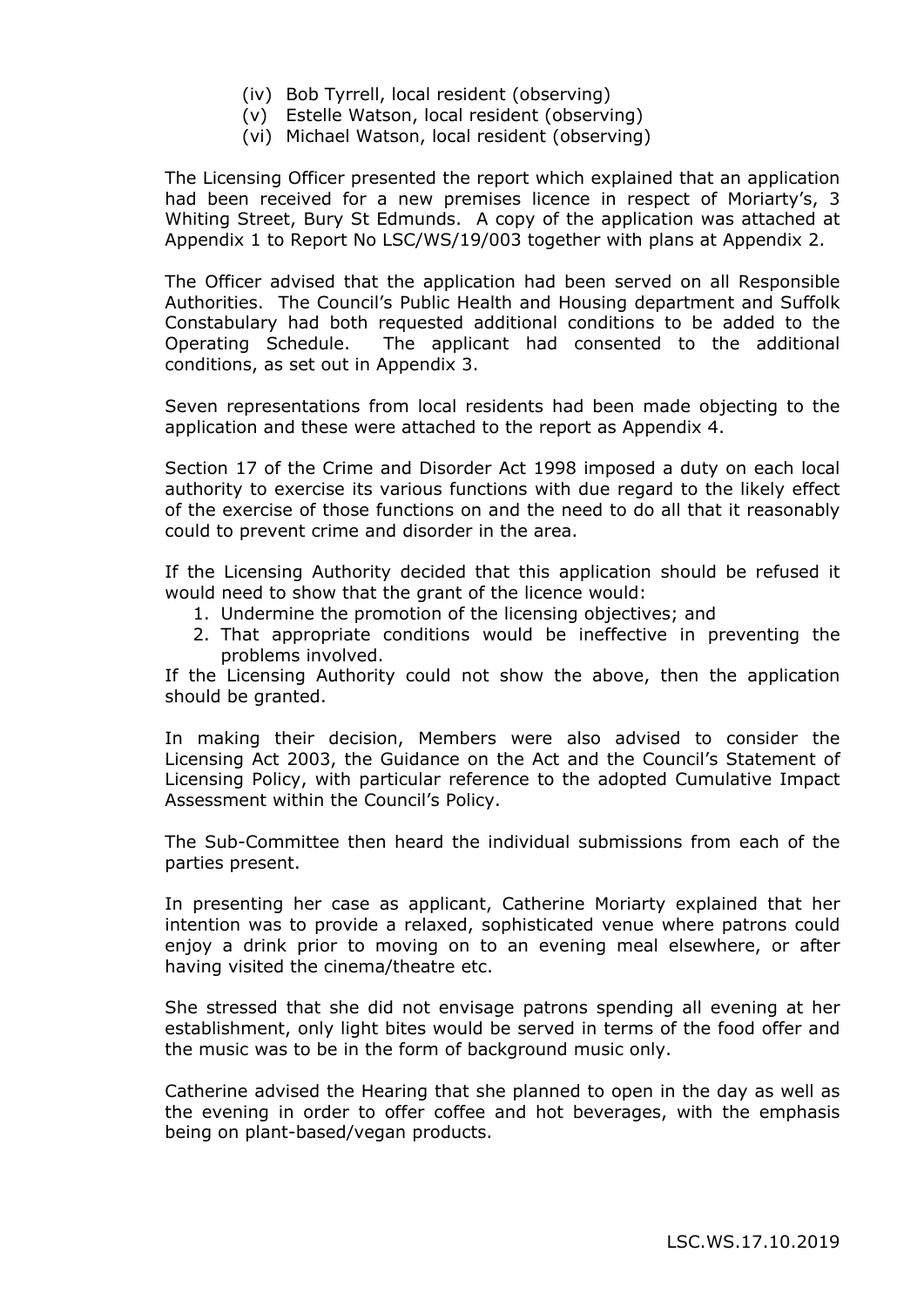In response to the representation comments that had been made with regard to smoking, Catherine confirmed that patrons would not have access to the rear of the building and any cigarette butts left on the pavement outside the premises would be swept clean each day.

The Sub-Committee were informed that the premises would be part of the local PubWatch scheme and all staff would be appropriately trained, with a formal record being taken of the training.

Helen Ellis then addressed the meeting in respect of her representation (Appendix 4B), she opened her remarks by stating that she had not received formal notification from the Council with regard to the premises' change of use planning application. The Business Partner (Litigation/Licensing) interjected and advised that this was not a licensing matter and the complaint would have to be pursued outside of the meeting with the planning department.

Helen stressed that residents of Whiting Street were already subjected to late night anti-social behaviour from patrons of nearby licenced premises and were regularly disturbed at weekends; which she considered would be further exacerbated by the cumulative effect of an additional establishment, as applied for.

Katherine Whitchurch also addressed the meeting in respect of her representation (Appendix 4F), she too made reference to the anti-social behaviour she regularly experienced at weekends and advised the Sub-Committee that her property had been deliberately damaged by individuals under the influence of alcohol.

Katherine highlighted that Whiting Street was within a Conservation Area and, as such, residential properties were restricted with soundproofing solutions such as double-glazing. Meaning that residents were likely to be disturbed by patrons smoking outside the establishment and vehicles, such as taxis, picking up or dropping off. In light of which she asked Members to consider restricting operation to an earlier time than applied for.

Lastly, Louise Foster addressed the meeting in respect of her representation (Appendix 4E). Whilst she welcomed a new premises to Whiting Street she had concerns over the late night element of the application and asked that this be reconsidered in view of the number of residential properties in the immediate vicinity.

Louise also explained that she had similarly suffered deliberate damage to her property and made reference to the lack of police presence/resource available to help combat crimes of that nature.

The Business Partner (Litigation/Licensing) again interjected and explained that the Licensing Authority did not have a duty to consider the level of resources of other Responsible Authorities when determining an application.

All parties were then given the opportunity to sum up their individual representations.